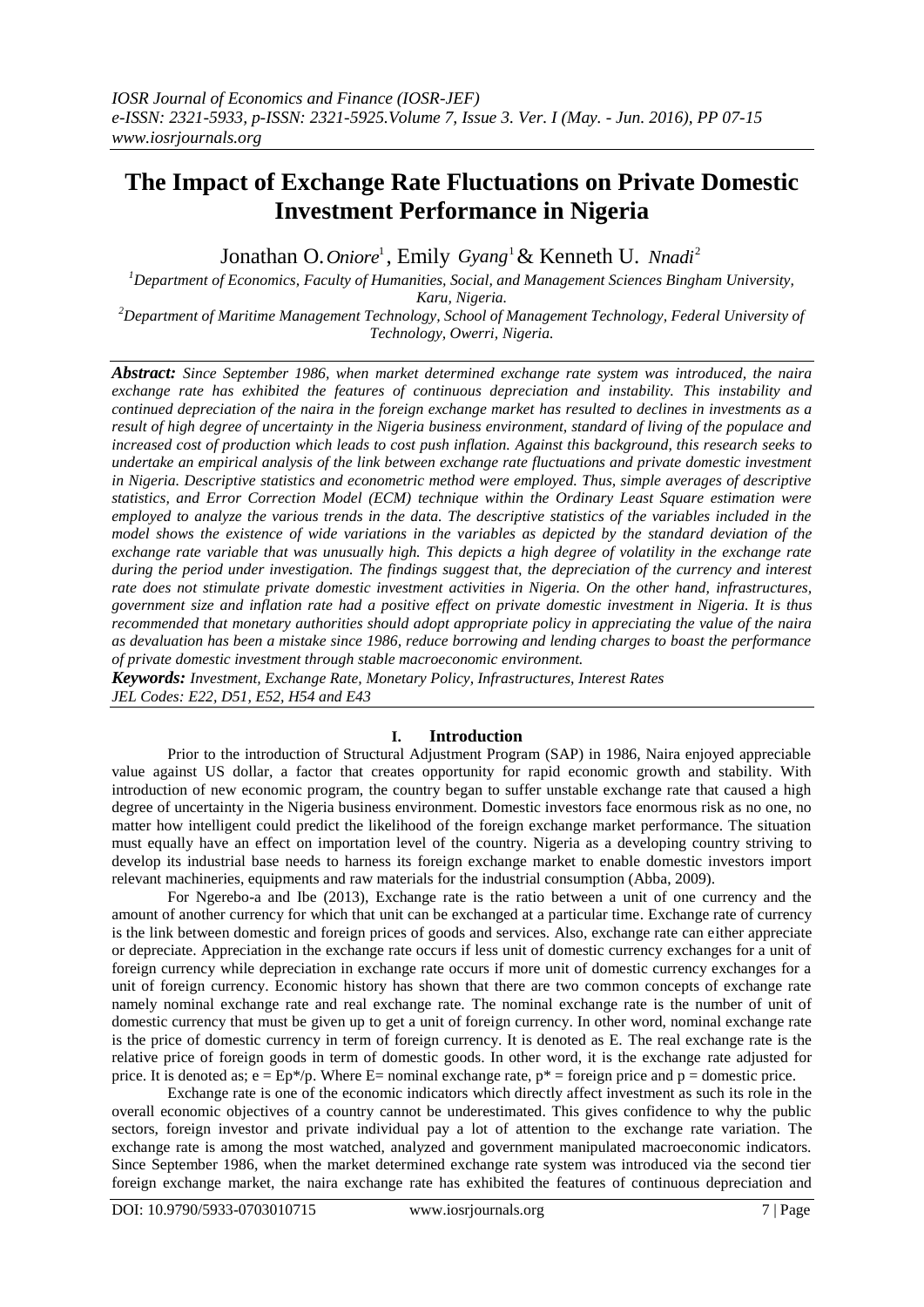instability. People have not been investing due to exchange rate volatility. This instability and continued depreciation of the naira in the foreign exchange market has resulted in declines in the investment, standard of living of the populace, increased cost of production which also leads to cost push inflation. It has also tended to undermine the international competitiveness of non-oil exports and make planning and projections difficult at both micro and macro levels of the economy.

A good number of small and medium scale enterprises have been strangled out as a result of low dollar/ naira exchange rate and so many other problems resulting from fluctuations in exchange rates can also be identified (Adelowokan, Adesoye and Balogun, 2015). This frequent appreciation of the dollar against the naira has led to sharp drop in private domestic investment in the country (See Fig. 1 below).

At the firm level for instance, exchange rate movements and its volatility had led to poor performances of private domestic investment in Nigeria. For example, private domestic investment declined from 34% of GDP in 1981 to 10% of GDP in 1988. Private domestic investment declined further to 7% of GDP between 1995 and 1996 and hovered around 8% of GDP to 10% of GDP from 1997 to 2003 before dropping to all time low of 5% of GDP in 2005. This downward trend in private domestic investment may partly be due to instability in the exchange rate and political instability. Private domestic investment then increased to 17% in 2010 and fluctuates around 16% and 15% of GDP between 2011 and now. Also, despite various efforts by the government to maintain a stable exchange rate, the naira has depreciated throughout the 80's. It depreciated from N0.61 in 1981 to N2.02 in 1986 and further to N7.901 in 1990, all against the US dollar. The policy of guided or managed deregulation pegged the Naira at N21.886 against the US dollar in 1994. Further deregulation pushed it to N86.322=S1.00 in 1999. It depreciated further to N120.97 in 2002. Thereafter, the exchange rate appreciated to N132.15 in 2005 and later N118.57 in 2008. Towards the end of 2008 when the Global Financial Crisis took its toll, the naira depreciated to N150.0124 at the end of 2009 and presently the value of the naira against the US dollar is now #199=\$1.00. During this period, the economy recorded wide fluctuations in exchange rate and private domestic investment as depicted in figure 1 below:



**Figure1: Trend of Exchange rate and Private Domestic Investment in Nigeria**

**Source: Author, using data from CBN and the World Bank (2014).**

Figure 1 shows a declining trend in private domestic investment between 1986 and 2010. After this period, the share private domestic investment as a percentage of gross domestic product began to rise. The figure also reveals that the naira maintained upward trend throughout the study period with little variations here and there. This is a strong indication of the un-abating depreciation and instability of the naira exchange rate. The above downward trend in private investment is in line with the argument of Bleaney M., & Greenaway D (2001) who point to a decline or stagnation of private investment during the immediate past reform years. Political instability has made the climate for private saving and investment hostile in Nigeria. Also, the downward trend in private investment can be attributed to political upheavals in the country and policies inconsistency over time. The confidence of people must be rebuilt by putting a lasting solution to the political instability in the country so as to give room for more investment opportunities in the country. Consequently, it is important to undertake an empirical analysis of the link between exchange rate fluctuations and private domestic investment in Nigeria. The rest of this paper is organized as follows: Section 2 presents the literature review. The analytical framework of the study is discussed in section 3. In section 4 we carry out the data analysis and discuss the findings. The paper ends in section five with concluding remarks and policy options.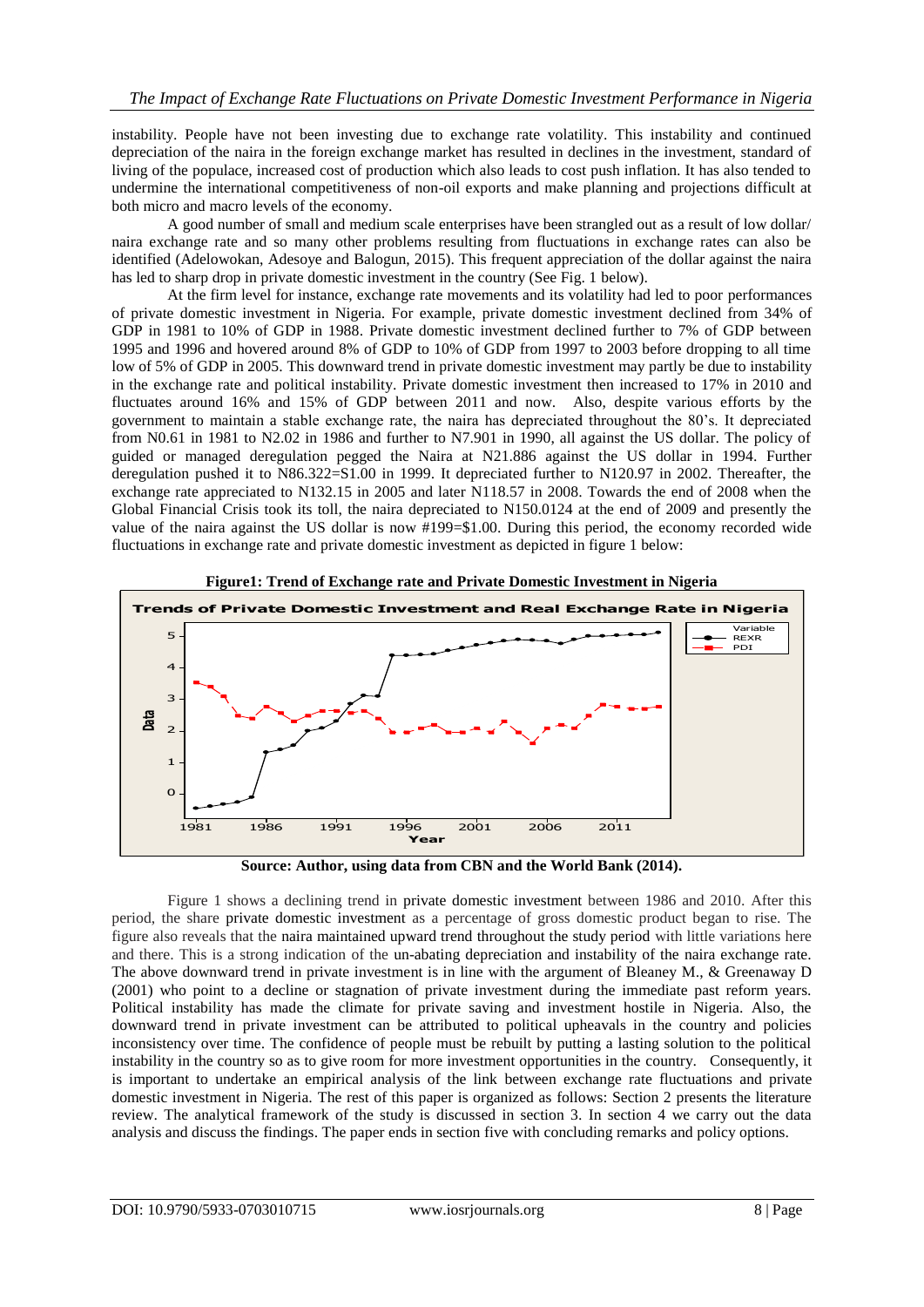# **2.1. Theoretical Literature**

**II. Literature Review**

The output effect of exchange rate changes has long been recognised in the literature but there is however, no consensus as to the direction of the effects while the traditionalists argued that exchange rate depreciation would promote trade balance, alleviate balance of payments difficulties and accordingly expand output and employment provided the Marshall-Lerner conditions are met (Marshall-Lerner condition states that depreciation would lead to expansion in output if the sum of price elasticity of demand for export and the price elasticity of demand for imports is greater than unity). The mechanism behind these positive effects, according to Taye (1999) is that devaluation switches demand from imports to domestically produced goods by increasing the relative prices of imports and making export industries more competitive in international markets thus stimulating domestic production of tradable goods and inducing domestic industries to use more domestic inputs. The monetarists on the other hand argued that exchange rate changes have no effect on real variables in the long run. The monetarists view is that exchange rate devaluation affect real magnitudes mainly through real balance effect in the short run but leaves all real variables unchanged in the long run Domac (1977).

The purchasing power parity (PPP) is also one of the earliest and perhaps, most theory of exchange rate between two currencies would be equal to the relative national price levels. This is a theory which states that exchange rates between currencies are in equilibrium when their purchasing power is the same in each of the countries. This means that the exchange rate between two countries should equal ratio of the countries price level of a fixed basket of goods and services. It assumes the absence of the trade barriers and transactions cost and existence of the purchasing power parity (PPP). When a country's' domestic price level is increasing (i.e. a country experiencing inflation), that country's exchange rate must be depreciated in order to return to PPP. The basis of PPP is 'the law of one price'. In the absence of transportation and other transactional costs, competitive market will equalize the price of an identical good in two countries when the prices are expressed in the same currency. In its version the purchasing power parity (PPP) doctrine equates the equilibrium exchange rate of the ratio of domestic to foreign price level (Lyon, 1992). The PPP is long-term approach used in the determination of equilibrium exchange rate. It is often applied as a proxy for the monetary model in exchange rate analysis. This theory could be of absolute or relative and could be short-term or long-term oriented.

# **2.3. Empirical Evidence**

On the empirical side, the controversy of the effect of exchange rate variation is equally not resolved. Although many researchers found evidence for contractionary effect of depreciation for example Diaz-Alejandro (1963), Pierrer-Richard (1991) and Kandil (2004), Yaqub (2010), Bakare (2011) Adelowokan, Adesoye and Balogun, 2015. Also a pocket of studies found evidence for expansionary effects of exchange rate depreciation for example Fry (1976), Edwards (1992), Lyons (1992), Adewuyi (2005) and Bahmani-Oskooee & Kandil (2007), Opaluwa, & Ameh (2010), Ehinomen, and Oladipo (2012)

Dixit and Pindyck (1994) suggested that increased uncertainty caused by exchange rate variations reduces investment given the irreversibility of investment projects and, hence, in-creases the value option of delaying expenditures.

Jayaraman (1996) in his cross-country study on the macroeconomic environment and private investment in six Pacific Island countries observed a statistically significant negative relationship between the variability in the real exchange rate and private investment.

Thomas, (1997) in his study of 86 developing countries examined data on terms of trade, real exchange rates, and property rights and concluded that while factors including credit availability and the quality of physical and human infrastructure are important influences, uncertainty in the foreign exchange rate was negatively related to private investment in sub-Saharan countries.

Gómez (2000) in a study titled exchange rate volatility effects on domestic investment in Spain argue that there is no unique expected exchange rate effect on investment, its sign and importance remaining as a mainly empirical question.

Bakare (2011) carried out an empirical analysis of the consequences of the foreign exchange rate reforms on the performances of private domestic investment in Nigeria adopting the ordinary least square multiple regression analytical method. The multiple regression results showed a significant but negative relationship between floating foreign exchange rate and private domestic investment in Nigeria. The findings and conclusion of the study support the need for the government to dump the floating exchange regime and adopt purchasing power parity which has been considered by researchers to be more appropriate in determining realistic exchange rate for naira and contribute positively to macroeconomic performances in Nigeria.

Kanagaraj and Ekta (2011) examined the level of foreign exchange exposure and its determinants in Indian firms and it was found that only 16 percent of the firms had exchange rate exposure at 10 percent level of significance. About 86 percent of the firms are negatively affected by an appreciation of the rupee which confirms that Indian firms are net exporters. On the determinants of exchange rate exposure, the study reveals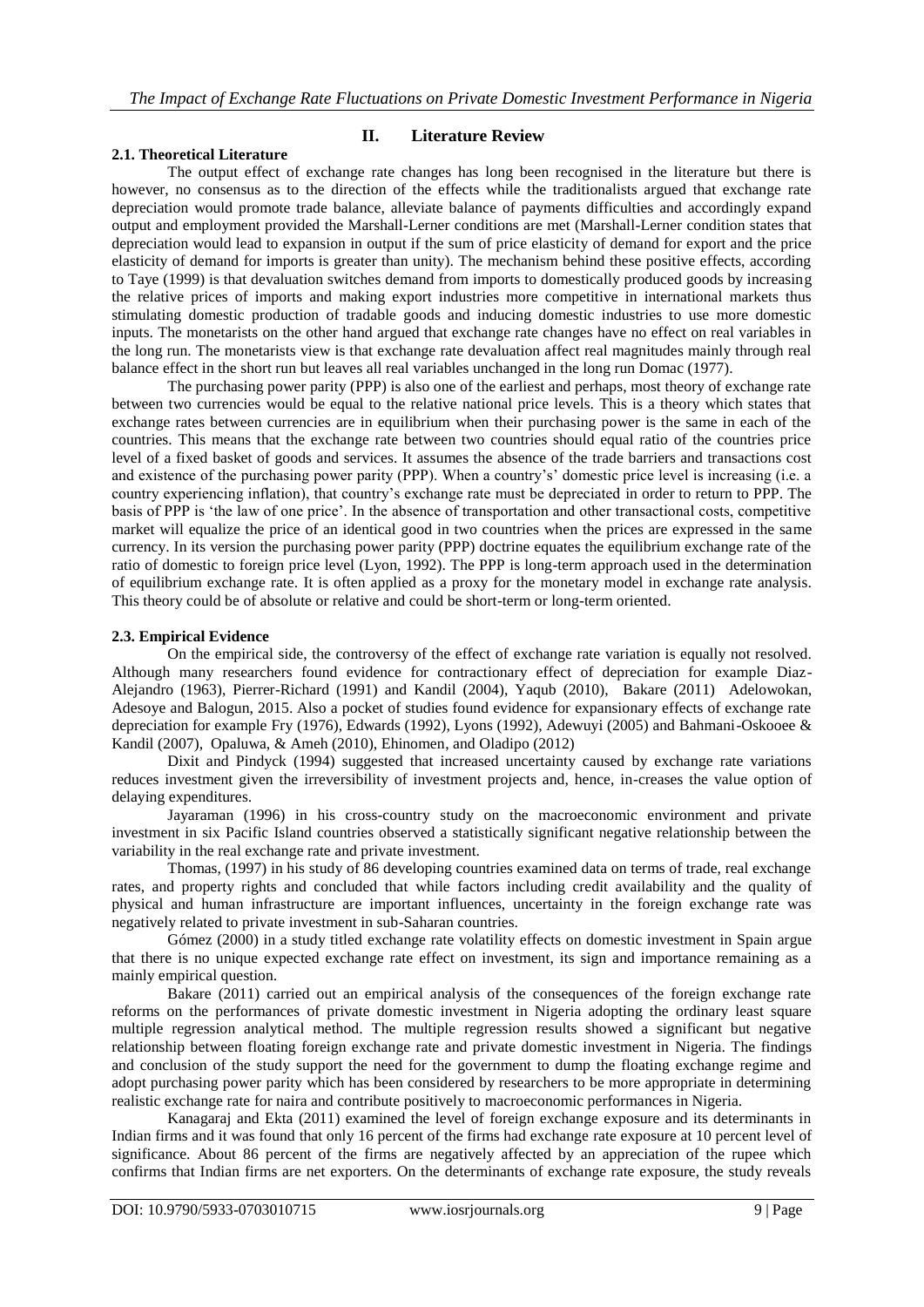that export ratio is positively and hedging activity is negatively related to the exchange rate exposure of pure exporter firms.

Nazar and Bashiri (2012) investigates the relationship between real exchange rate uncertainty and private investment in Iran for the period of 1988 to 2008 by using quarterly data and applying bivariate generalized autoregressive conditional heteroskedasticity (Bivariate GARCH) model in the Iranian economy. The study reveal that real exchange rate uncertainty significantly influences private investment and has a negative effect on it and that private investment uncertainty affects the level of private investment, negatively.

Fapetu, and Oloyede (2014) examined foreign exchange management and the Nigeria economic growth from 1970 to 2012 using the ordinary least square estimation techniques within the error correction model (ECM) framework. The study reveal that managing the economy's foreign exchange rate does affect quite a number of economic variables, which in turn affects growth in the economy.

Unfortunately the literature is still unclear about the direction of effects of exchange rate variability on the pattern and flow of investment. In fact, the nature of the effect of exchange rate volatility on investment is yet unresolved. There is therefore the need for more empirical research on the subject matter. This is particularly important in view of the nature of exchange rate in developing countries like Nigeria.

## **III. Analytical Framework**

#### **3.1. Theoretical Framework and Model Specification**

The theoretical framework adopted for this work is the traditional flow model which was further extended by Campa &Goldberg (1999). The model states that exchange uncertainty affect firm's output and investment behaviour. The model is being extended by decomposing firms output. The firm's production function is given as: 5.1. **Ineoretical Framework and Model Specification**<br>
The theoretical framework adopted for this work is the traditional flow model which was further<br>
extended by Campa &Goldberg (1999). The model states that exchange unc Campa &Goldb<br>behaviour. The 1<br>given as:<br> $\alpha K_t^{1-\alpha}$  — — — — — **Theoretical Framework and Model Specification**<br>The theoretical framework adopted for this work is the traditional flow model which was further<br>anded by Campa &Goldberg (1999). The model states that exchange uncertainty a

1 (2) *s T N Q Q Q <sup>t</sup>*

*Q* represents good produced which can be divided into tradable and non-tradable goods, *K and L* is capital and labour inputs respectively, *A* is an arbitrary function representing managerial skills. It is further assumed that exchange rate is the source of uncertainty in the model, Exchange rate affected non tradable goods through the procurement of input from abroad while its effect on tradable is through import of raw materials and export. In addition, the representative firm faces product demand curve given as: Leapling and labour inputs respectively, A is an arbitrary function representing managerial skills. It is further assumed that exchange rate is the source of uncertainty in the model, Exchange rate affected non tradable g Q represents good produced which can be divided into tradable and non-tradable goods, *K and L* is<br>al and labour inputs respectively, *A* is an arbitrary function representing managerial skills. It is further<br>med that exc

2  $\overline{a}$ 

Where  $Q_1^d$  denote goods demanded and  $P_T$  and  $P_N$  denote the prices of traded and non-traded goods

respectively.  $A_2$  is a function of internal and external functions (such as firm size, government policy and exchange rate policy). The parameter  $-N$  stands for the price elasticity of demand for traded goods. Since we are interested in examining the impact of exchange rate variations on the performance of private domestic investment in Nigeria, we determine the possible links between foreign exchange rate variations and the performance of private domestic investment and lay emphasis on exchange rate parameter i.e. respectively.  $A_2$  is a function of internal and external functions (such as firm size, government policy and exchange rate policy). The parameter  $-w$  stands for the price elasticity of demand for traded goods. Since we

Where:  $PDI = Private Domestic Investment, REXR = Real Exchange Rate and F = Functional Relationship$ . To grasp the relevance of this specification to the objective proposed in this paper, we incorporate some four other variables that determine investment performances such as infrastructure, interest rate, government size and macroeconomic instability proxied as inflation rate. Thus, the specified equation for estimation is:

# $PDI = \beta_0 + \beta_1 REXR + \beta_2 INFRAS + \beta_3 GOVSIZE + \beta_4 INFR + \beta_5 INTR --- --- --- --- --- --- --- (5)$

Where:

PDI = Private Domestic Investment, REXR = Real Exchange Rate, INFRAS = Infrastructures (proxied by power supply), GOVSIZE = Government size proxied by the ratio of government spending to Gross Domestic Product, INF = Inflation rate which is used to capture the general price level, In = Natural logarithm,  $\beta_0$  = the intercept or autonomous parameter estimate,  $\beta_1$ to $\beta_5$  = Parameter estimate representing the coefficient of

REXR, INFRAS, GOVSIZE, INFR and INTR respectively, and  $\mu =$  Error term (or stochastic term).

A positive relationship is expected between government size and private investment. Thus, an expansion of government size is expected to have a positive impact on the level of private investment. An increase in the level of economic growth is an indication of an increase in real income and hence aggregate demand. An expansion of aggregate demand has the potential of increasing the level of private investment. High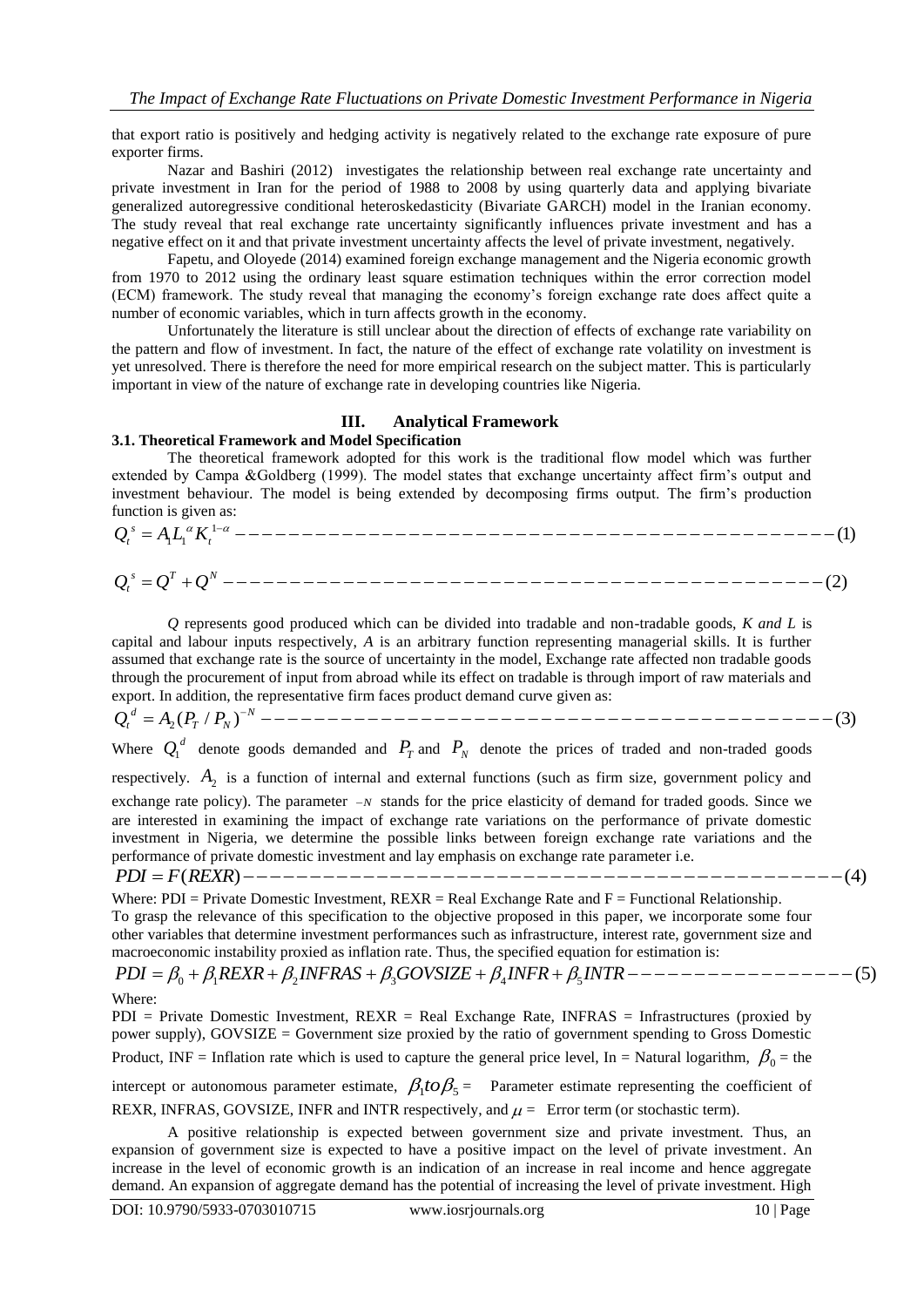rate of inflation and high interest rate are expected to reduce the level of private investment. The impact of the real exchange Rate on private investment is expected to be positive, all things being equal since a depreciation of the real value of the naira increases the competitiveness of the products of private investment abroad (Oriavwote and Oyovwi, 2013). Also, government investment in infrastructures is expected to boast private investment. The log transformation of all the variables allows us to interpret the coefficients as elasticities.

| <b>Variable</b>           | <b>Definition</b>                                                        | <b>Source</b> |
|---------------------------|--------------------------------------------------------------------------|---------------|
| Private<br>Domestic       | This is composed of all domestic investment in Nigeria. It excludes      | World Bank    |
| Investment                | foreign direct investment                                                |               |
| <b>Real Exchange Rate</b> | This is the relative price of foreign goods in term of domestic goods.   | <b>CBN</b>    |
|                           | In other word, it is the exchange rate adjusted for price. It is denoted |               |
|                           | as; $e = Ep^*/p$                                                         |               |
|                           |                                                                          |               |
| Infrastructures           | This is proxied by electric power consumption (kwh per capita)           | World Bank    |
|                           | which measures the production of power plants and combined heat          |               |
|                           | and power plants less transmission, distribution, and transformation     |               |
|                           | losses and own use by heat and power plants                              |               |
|                           |                                                                          |               |
| Government Size           | Government size proxied by the ratio of government spending to           | <b>CBN</b>    |
|                           | Gross Domestic Product.                                                  |               |
| <b>Inflation Rate</b>     | This is used to capture the general price level                          | <b>CBN</b>    |
| <b>Interest Rate</b>      | This is the commercial bank lending rate to private investors            | <b>CBN</b>    |

# **Data Description and Source of Data**

### **3.2. Estimation Technique and Procedure**

In analyzing our data, both descriptive statistics and econometric method were employed. Descriptive statistics is the statistics that involves organizing, summarizing and presenting data in a meaningful form. Thus, tables, graphs, and simple averages of descriptive statistics were employed to analyze the various trends in the data. Also, the Error Correction Model (ECM) technique within the Ordinary Least Square estimation is employed in this study. The choice of the ECM is to account for the explanatory potent of the regressors in both the short run and long run as well as ascertaining the dynamics of attaining long run equilibrium, an issue, which is key to studies related to macroeconomic variables one of which is the exchange rate.

#### **4.1. Descriptive Analysis**

# **IV. Empirical Results**

The empirical section will begin by analyzing the summary statistics of all the variables in the model. The summary statistics is presented below

|                 | <b>PDI</b> | <b>REXR</b> | <b>INFRAS</b> | <b>GOVSIZE</b> | <b>INFR</b> | <b>INTR</b> |  |
|-----------------|------------|-------------|---------------|----------------|-------------|-------------|--|
| Mean            | 12.47059   | 75.55059    | 101.3235      | 4.600000       | 19.22706    | 17.63059    |  |
| Std. Dev.       | 6.267933   | 61.92534    | 28.08183      | 2.252823       | 6.637141    | 4.897818    |  |
| <b>Skewness</b> | 1.826445   | $-0.044448$ | 0.657112      | 1.083207       | 0.409694    | 0.159751    |  |
| Kurtosis        | 6.654205   | 1.352415    | 2.650301      | 4.511591       | 2.726090    | 3.281978    |  |
| Jarque-Bera     | 37.82050   | 3.856788    | 2.620091      | 9.885865       | 1.057434    | 0.257258    |  |
| Probability     | 0.000000   | 0.145382    | 0.269808      | 0.007134       | 0.589361    | 0.879300    |  |
| Observations    | 34         | 34          | 34            | 34             | 34          | 34          |  |

**Table 4.1: Summary Statistics Results**

*Source: Researcher's computation (2016)*

Table 4.1 shows the summary of descriptive statistics of the variables included in the model. It shows the existence of wide variations in the variables as depicted by the mean values during the 1981 to 2014 study period. The analysis carried out in the above table shows that the standard deviation of the exchange rate has been unusually high. This depicts a high degree of volatility in the exchange rate during the period under investigation. The analysis was also fortified by the value of the skewness and kurtosis of all the variables involved in the model. All the distributions are positively skewed with the exception of REXR that is negatively skewed. Variables with value of kurtosis less than three are called platykurtic (fat or short-tailed) and REXR, INFRAS & INFR variables qualified for this during the study period. On the other hand, variables whose kurtosis value is greater than three are called leptokurtic (slim or long tailed) and PDI, GOVSIZE & INTR variables qualified for this during the study period. Jarque-Bera test shows that the residuals are all normally distributed but with the exception of PDI and GOVSIZE since the probability values of all the variables exceed 5%. In summary, the descriptive statistics revealed that most of the data sets are normally distributed. This is so because the probability values of the variables exceed 5%.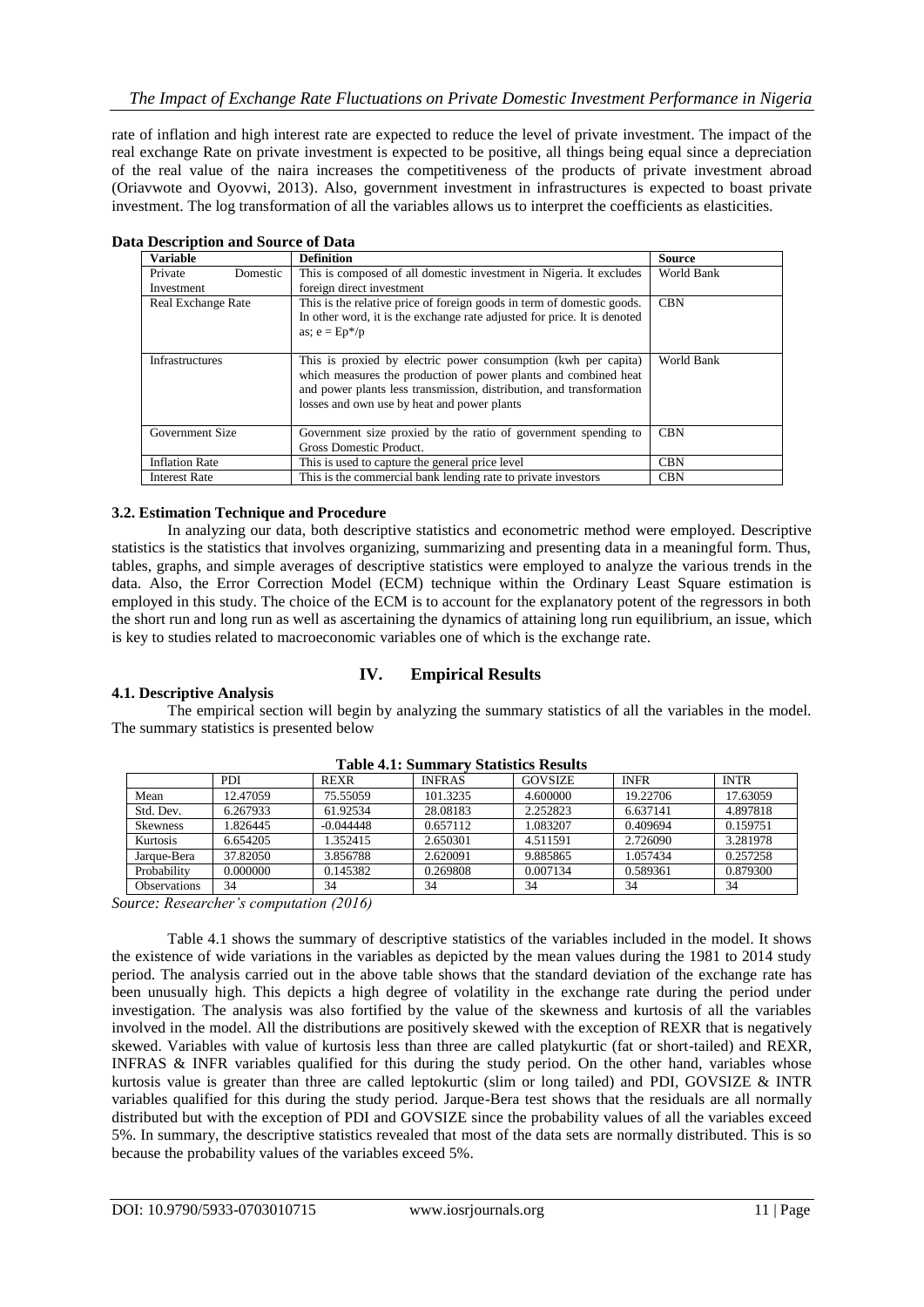#### **4.2. Time Series Properties of the Variables**

The analysis is based on time series data. This requires some preliminary tests on the data to determine its reliability for econometric analysis. Thus, this study seeks to avert the occurrence of spurious results. To do this, Phillips-Perron tests was used. The Phillips-Perron test was adopted because it is a robust test for serial correlation and time dependent heteroskedasticities. Table 4.2 presents the results of PP test statistics for the levels and first differences of the annual time series data for the period, 1981-2014.

| TWO IS THE LATTER THROUGH TO THE LATTER OF THE LATTER THAN $\sim$ |          |                        |                      |  |  |
|-------------------------------------------------------------------|----------|------------------------|----------------------|--|--|
| Variables                                                         | PP       | <b>Critical Values</b> | Order of Integration |  |  |
| <b>PDI</b>                                                        | $-3.379$ | $-3.553**$             | I(0)                 |  |  |
| <b>REXR</b>                                                       | $-5.754$ | $-4.273*$              | I(1)                 |  |  |
| <b>INFRAS</b>                                                     | $-8.232$ | $-4.273*$              | I(1)                 |  |  |
| <b>GOVSIZE</b>                                                    | $-5.571$ | $-4.273*$              | I(1)                 |  |  |
| <b>INFR</b>                                                       | $-9.025$ | $-4.273*$              | I(1)                 |  |  |
| <b>INTR</b>                                                       | $-9.519$ | $-4.273*$              | I(1)                 |  |  |
|                                                                   |          |                        |                      |  |  |

**Table 4.2: PP Unit Root Test (Trend & Intercept)**

Note: \* Indicates stationary at the 1% level, and \*\* Indicates stationary at 5% level. *Source: Researcher's computation (2016)*

The result of the PP unit root test suggests that all the variables except PDI were non-stationary. They however became stationary after the first difference was taken. However, following Harris (1995) and Gujarati (2009), both I(1) and I(0) variables could be carried forward to test for co-integration which forms the basis of the next section.

The Johansen co-integration test was used to test for the existence or not of a long run relationship among the variables. The Johansen methodology was preferable for the study because it has the advantage amongst others of allowing for more than one co-integrating vector. The result of the Johansen co-integration test is shown in table 4.3 below:

| Trace Test $k = 2$ |         |                  | Maximum Eigenvalues Test $k = 2$ |                |       |                |                      |
|--------------------|---------|------------------|----------------------------------|----------------|-------|----------------|----------------------|
| H <sub>0</sub>     | $H_{A}$ | $\lambda$ trace) | Critical Values (5%)             | H <sub>0</sub> | $H_A$ | $\lambda$ Max) | Critical Values (5%) |
| $r \leq 0$         | r > 0   | 103.6680*        | 95.75366                         | $r \leq 0$     | r > 0 | 42.11113*      | 40.07757             |
| $r \leq 1$         | r > 1   | 61.55691         | 69.81889                         | $r \leq 1$     | r > 1 | 31.43336       | 33.87687             |
| $r \leq 2$         | r > 2   | 30.12355         | 47.85613                         | $r \leq 2$     | r > 2 | 13.05005       | 27.58434             |
| $r \leq 3$         | r > 3   | 17.07350         | 29.79707                         | $r \leq 3$     | r > 3 | 9.604039       | 21.13162             |
| r < 4              | r > 4   | 7.469461         | 15.49471                         | $r \leq 4$     | r > 4 | 5.715274       | 14.26460             |
| $r \leq 5$         | r > 5   | 1.754187         | 3.841466                         | $r \leq 5$     | r > 5 | 1.754187       | 3.841466             |

**Table 4.3: Johansen Co-integration Test Result**

**Note: r** represents number of co-integrating vectors and k represents the number of lags in the unrestricted VAR model. \* denotes rejection of null hypothesis at the 5% (1%) level *Source: Researcher's computation (2016)*

The results reveal one co-integrating vector based on the trace and maximum eigenvalue statistics at 5% level for the model. Since the variables are co-integrated, there is, therefore, a long run relationship among the variables. It also means that the study can proceed to estimate the Error Correction Model.

#### **4.3**. **Lag Order Selection Criteria**

The lag order selection criteria were adopted to obtain optimal lag length for the model. All information criteria suggested a lag of one except the Akaike Information Criterion (See table 4.4)

| Lag | LogL        | LR        | FPE         | AIC       | SC        | HO        |
|-----|-------------|-----------|-------------|-----------|-----------|-----------|
|     | $-644.9625$ | <b>NA</b> | $.88e+10$   | 40.68515  | 40.95998  | 40.77625  |
|     | $-545.1931$ | 155.8896* | $3.65e+08*$ | 36.69957  | 38.62335* | 37.33725* |
|     | $-506.0960$ | 46.42785  | $.88e+08$   | 36.50600* | 40.07873  | 37.69026  |

**Table 4.4: Lag Order Selection Criteria**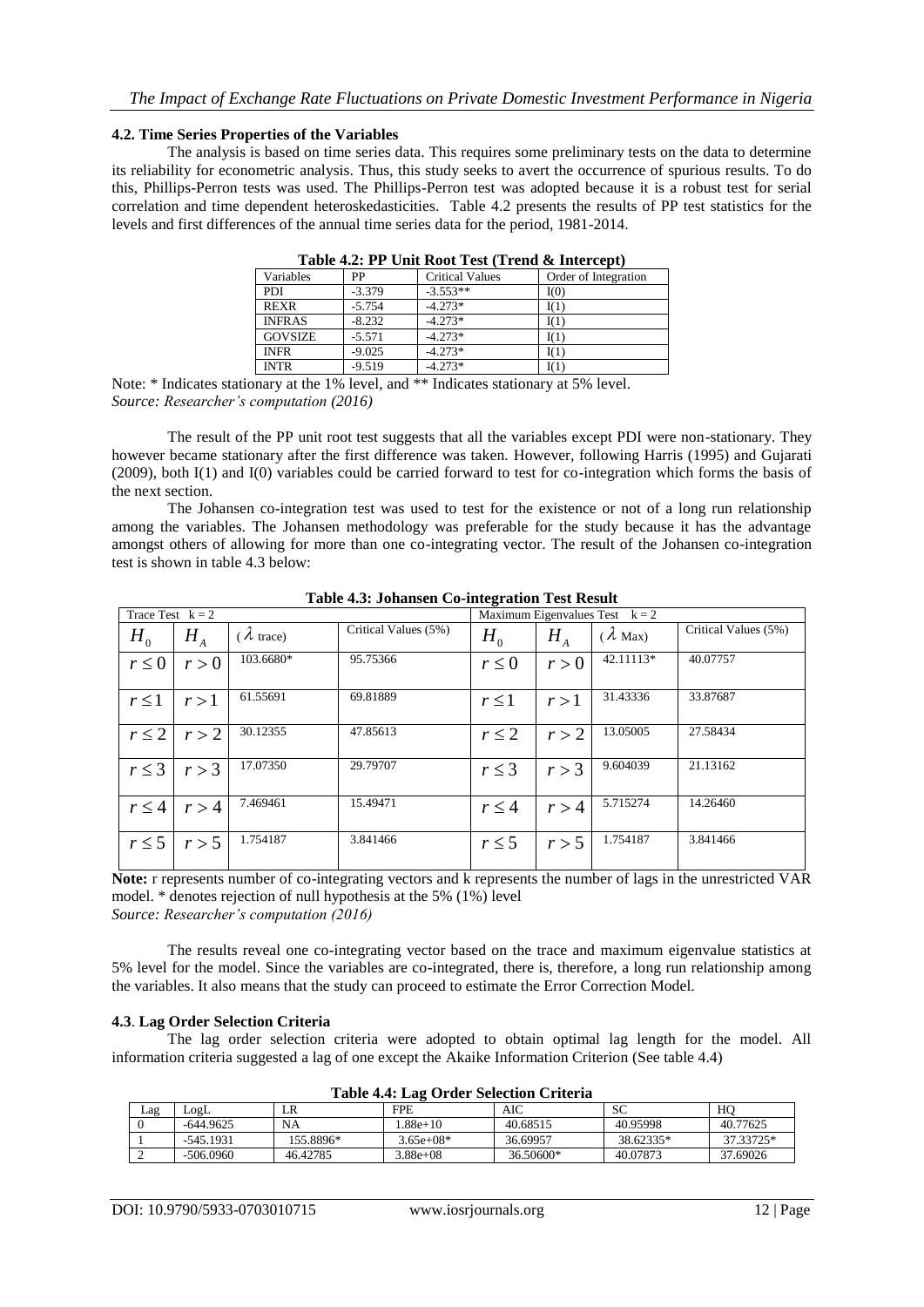*Source: E-views Output. Note: LR is the modified LR test statistic; FPE is the Final Predictor Error; AIC is Akaike Information Criterion; SC is the Schwarz Information Criterion; HQ is the Hannan-Quinn Criterion.* Therefore, a lag length of one (1) was used in building the short-run model

#### **Error Correction Model**

The error correction modelling involves three steps. The first is to estimate a long-run model; the second is to include the error term from the long-run model in a dynamic over-parameterized model and the third is to work on this model until one obtains the parsimonious model which is then interpreted. Considering our third is to work on this model until one obtains the parsimonious model which is then interpreted. Considering our earlier stated equation, the error correction model is specified below:<br>A L:  $PDI = P + P\sum_{i=1}^{n} A L \cdot PEXP$   $PPI =$ 

our earlier stated equation, the error correction model is specified below: 0 1 1 2 1 3 1 4 *t t t* 1 1 1 *t t t* 1 5 1 1 1 ( 1) (6) *n n t t t t t InINFR InINTR ECM* Where:

 $\mu_t$  = Error term

 $ECM (-1) = Error Correction Mechanism$ 

 $\delta$  = a term, capturing the long run impact

The short run effects are captured through the individual coefficients of the differenced terms  $\Delta$ , while the coefficient of the ECM variable contains information about whether the past values of variables affect the current values.

The result of the analysis is presented below starting with the over-parameterize model.

#### **Over-parameterize and Parsimonious ECM Models**

**Table 4.5: Summary of Over-parameterize ECM Result**

| Variables         | Coefficients | t-values    | p-values |
|-------------------|--------------|-------------|----------|
| C                 | $-0.031643$  | $-0.485925$ | 0.6323   |
| DLOG(REXR)        | $-0.006365$  | $-0.038495$ | 0.9697   |
| $DLOG(REXR(-1))$  | $-0.005399$  | $-0.034035$ | 0.9732   |
| DLOG(INFRAS)      | 0.335223     | 0.801928    | 0.4320   |
| DLOG(INFRAS(-1))  | 0.055296     | 0.153198    | 0.8798   |
| DLOG(GOVSIZE)     | 0.022853     | 0.223605    | 0.8253   |
| DLOG(GOVSIZE(-1)) | $-0.008926$  | $-0.060697$ | 0.9522   |
| DLOG(INFR)        | $-0.165319$  | $-0.529721$ | 0.6021   |
| $DLOG(NFR(-1))$   | 0.368556     | 1.223933    | 0.2352   |
| DLOG(INTR)        | $-0.020181$  | $-0.066252$ | 0.9478   |
| $DLOG(NTR(-1))$   | $-0.237247$  | $-0.775522$ | 0.4471   |
| $ECM(-1)$         | $-0.412370$  | $-2.002296$ | 0.0590   |

 $R^2$  = 0.29, SC = 1.07, HQ = 0.69, and DW = 1.5 *Source: Researcher's computation (2016)*

Over-parameterize and parsimonious ECM provides a solution to the problem of spurious or non-sense regression associated with estimating models involving time series variables and also to reflect the dynamic adjustment to the long run, Patterson (1990). Thus, we adopted the general to specific framework developed by Hendry (1986). The uniqueness of ECM is that it provides the framework for establishing the link between the long and short run approaches to economic modelling Enang (2010). With the ECM, no first difference information is lost because the ECM incorporates both the short run dynamics and long run information in the error correction term.

The above table also includes the one period lagged value of the ECM whose coefficient is negative and statistically significant to support the existence of co-integration. The result of the over-parameterize ECM in Table 4.5 include one lags of each variable. The parsimonious ECM model was obtained by deleting the insignificant variables from the Over-parameterize ECM model. The result of the parsimonious or preferred ECM model is shown below in Table 4.6.

| Variables     | Coefficients | t-values    | p-values |
|---------------|--------------|-------------|----------|
|               | $-0.027568$  | $-0.544259$ | 0.5911   |
| DLOG(REXR)    | $-0.007342$  | $-0.050477$ | 0.9601   |
| DLOG(INFRAS)  | 0.333938     | 0.910914    | 0.3710   |
| DLOG(GOVSIZE) | 0.019142     | 0.218156    | 0.8291   |

**Table 4.6: Summary of Parsimonious (Preferred) ECM Result**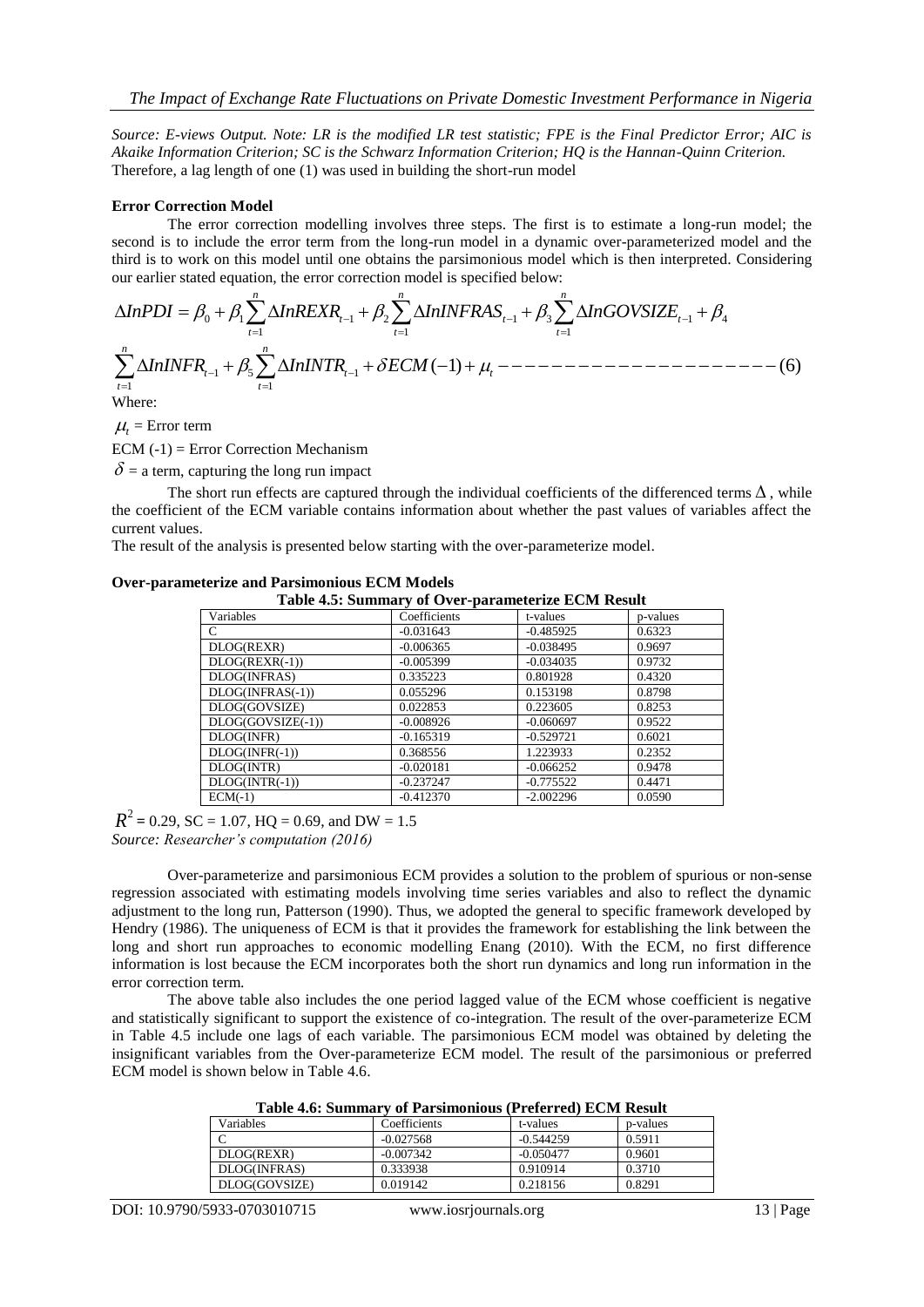| $DLOG(NFR(-1))$  | 0.421987    | .782482     | 0.0868 |
|------------------|-------------|-------------|--------|
| $DLOG(INTR(-1))$ | $-0.271926$ | $-1.210348$ | 0.2375 |
| $ECM(-1)$        | $-0.361448$ | $-2.092547$ | 0.0467 |

 $R^2$  = 0.26, SC = 0.56, HQ = 0.34, and DW = 1.6 *Source: Researcher's computation (2016)*

As expected, the lagged error correction term is negative and statistically significant at 5 percent level. Since, the coefficient of the lagged error correction term is negative and significant; the coefficient reveals the speed at which the entire system adjusts towards long-run equilibrium. The coefficient of ECM is (-0.36) which shows speed of adjustment from short run fluctuations to long run equilibrium (36% discrepancy is corrected each year) approximately 36 percent of disequilibrium from the previous year's shock convergence back to the long run equilibrium in the current year. Bannerjee, Dolado., and Mestre (1998) asserted that a highly significant lagged error correction term further prove the existence of long-run relationship between the variables.

All the variables are correctly signed except real exchange rate that is indirectly related to private domestic investment in Nigeria. An increase in real exchange rate by 1% led to a decrease in private domestic investment by almost 0.07% in Nigeria. This implies that depreciation of the currency in Nigeria does not stimulate private domestic investment activities. This finding is in line with the time trend result on Figure 1 above showing a declining trend in private domestic investment between 1986 and 2010. The figure also reveals that the naira maintained upward trend throughout the study period with little variations here and there. This is a strong indication of the un-abating depreciation and instability of the naira exchange rate. This finding is also in line with Osagie (2016) who argued that continued devaluation of the Naira has invariably worsened external balance, unemployment rate and intensified the incidence of poverty in Nigeria. Similarly, Dixit and Pindyck (1994) suggested that increased uncertainty caused by exchange rate variations reduces investment given the irreversibility of investment projects and, hence, in-creases the value option of delaying expenditures. The coefficient of infrastructures (INFRAS) shows a positive relationship with private domestic investment. This implies that a percentage increase in infrastructures proxied as electric power consumption will lead to an increase in private domestic investment by 0.33% in the short run. Similarly, government size measured as the ratio of government spending to Gross Domestic Product depicts a direct relationship with private domestic investment as a unit increase in government spending will led to 0.02% in private domestic investment. We also find that one period lagged inflation rate had a positive and statistically insignificant effect on private domestic investment in the short-run. Specifically, a one per cent increase in INFR will cause 0.42 percent increase in private domestic investment. Also, one period lagged interest rate had a negative and statistically insignificant effect on private domestic investment in the short-run. Specifically, a one per cent increase in INTR will cause 0.27 percent decrease in private domestic investment

Finally, the D-W test (D-W  $\approx$  2) suggests that autocorrelation is unlikely to be a problem. Consequently, the estimated model can be confidently relied upon for making inferences and for prediction purpose

## **V. Concluding Remarks And Policy Options**

Our empirical estimates, using available time series data over a period of 34 years, 1981 to 2014 suggest that, that depreciation of the currency and interest rate does not stimulate private domestic investment activities in Nigeria. On the other hand, infrastructures, government size and inflation rate had a positive effect on private domestic investment in Nigeria.

Based on the findings from this research, it is necessary to provide a set of policy recommendations that would be applicable to the Nigerian economy. The research therefore suggests the following policy options:

First, since the estimation results in this study revealed that depreciation of the currency has a negative impact on private domestic investment activities, that is, an increase in real exchange rate by 1% led to a decrease in private domestic investment by almost 0.07% in Nigeria. Therefore, monetary authorities should adopt appropriate policy in appreciating the value of the naira as devaluation has been a mistake since 1986.

Second, interest rate variable has shown insignificant and negative relationship with private domestic investment. Therefore, government should reduce borrowing and lending charges to boast the performance of private domestic investment

Third, infrastructures, government size and inflation rate had a positive effect on private domestic investment in Nigeria. But there should still be provision for proper physical, technological and financial infrastructure by the government. This can be achieved through stable macroeconomic environment.

#### **References**

<sup>[1].</sup> Abba, G. (2009). Impact of foreign exchange volatility on import: A case of Nigeria foreign exchange market. *Proceedings of the 7th International Conference on Innovation and Management*